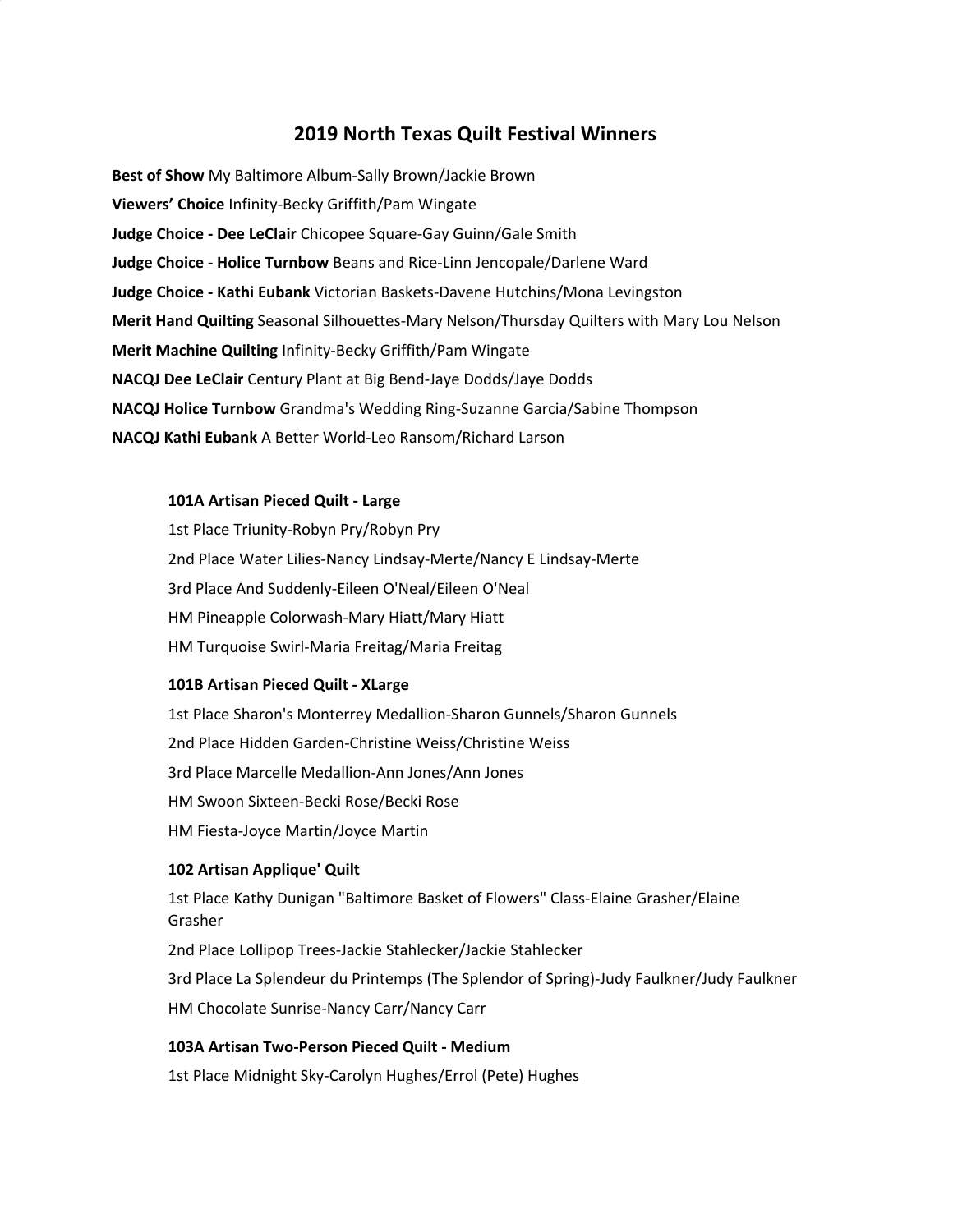2nd Place La Dolce Vita-Amy Archambeau/Becky Griffith 3rd Place Just a Little Bit of Purple, Please!-Kayleen Farrington/Carol Hoes HM Red/Black/White Fans-Ethel Bradford/Darlene Ward HM Mind the Gap-Rachel Cowley/Darlene Ward

#### **103B Artisan Two-Person Pieced Quilt - Large**

1st Place Infinity-Becky Griffith/Pam Wingate 2nd Place Love Worn-Nancy Shortino/Sabine Thompson 3rd Place Texas Snow-Debra Ware/Sabine Thompson HM Libby's Log Cabin-Joyce Clark/Carol Hoes

### **103C Artisan Two-Person Pieced Quilt - XLarge**

1st Place Grandma's Wedding Ring-Suzanne Garcia/Sabine Thompson 2nd Place By the Sea-Bonnie Chovanetz/Miriam Hink 3rd Place The Eye of the Dragon in Mimi's Cage-Marilyn Cox/Deborah Scott HM Morning Glory-Wanda Rolf/Susan Turk

#### **104 Artisan Two-Person Applique' Quilt**

1st Place My Back Yard-Jeanne Childs/Lisa Yarost 2nd Place Chirp Chirp-Patricia Bauerschmidt/Mona Levingston 3rd Place Talavera-Davene Hutchins/Susan Corbett HM Winter Wonderland-Leslie Crocker/Ellen Happe Phillips HM The Dress-Kathy Sibley/Susan Corbett

#### **201 Master Pieced Quilt**

1st Place Coastal Lily Garden-Sabine Thompson/Sabine Thompson 2nd Place Forever-Marcia Brenner/Marcia J Brenner 3rd Place My Scrapbook of American Quilts-Dollie Blevins/Dollie Blevins HM My Hanover Star-Randa Dillon/Randa Dillon HM Zig and Zag-Shelley Clauss/Shelley Clauss

#### **202 Master Applique' Quilt**

1st Place Rose of Sharon-Kayleen Allen/Kayleen Allen 2nd Place Bloom-Janie Merritt/Janie Merritt 3rd Place Feather-Pam Gantz/Pam Gantz HM Hunter's Dinosaur Safari-Cindy Bergman/Cindy Bergman HM Radiance Reverse Applique-Mary Nelson/Mary Nelson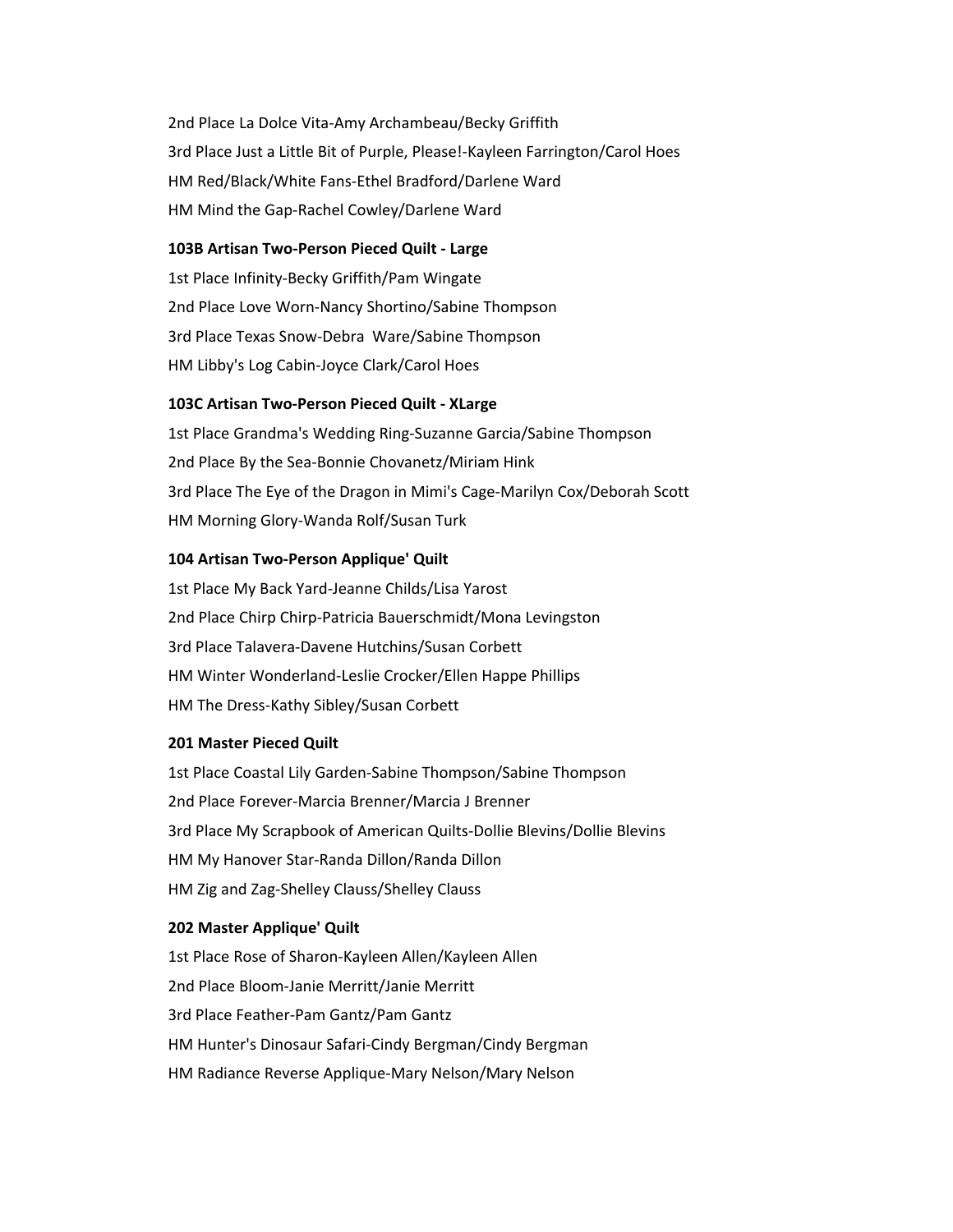#### **203A Master Two-Person Pieced Quilt - Large**

1st Place Hexie Garden-Carolyn Bowden/Susan Corbett 2nd Place It's My Small World After All-Barbara McClellan/Susan Corbett 3rd Place Love, Always-Janice Mowery/Veronica Mowery HM Hexie Fun-Sheri Jones/Susan Boutwe

#### **203B Master Two-Person Pieced Quilt - XLarge**

1st Place Winter In The Forest-Annelle Smith/Barb Clark 2nd Place Blades of Color-Beth Rhodes/Mark and Joy Schilling 3rd Place Dresden Sun-Bonnie Chovanetz/Miriam Hink HM Star Bursts-Kayleen Allen/Susan Boutwell HM Baby's in Black-Carolyn Bowden/Susan Corbett

#### **204 Master Two-Person Applique' Quilt**

1st Place, Best of Show My Baltimore Album-Sally Brown/Jackie Brown 2nd Place Breath of Spring-JoAnne Sheppard/Mona Levingston 3rd Place, OSQE A Better World-Leo Ransom/Richard Larson HM Down on the Farm Stands an Old Barn-Jolene Mershon/Susan Corbett

#### **301 Art Quilt**

1st Place Century Plant at Big Bend-Jaye Dodds/Jaye Dodds 2nd Place JOHN LENNON: "Hidden Notes"-Leo Ransom/Richard Larson 3rd Place Chena River-Nancy Strain/Nancy Strain HM Ripples in the Sand-Jaye Dodds/Jaye Dodds HM Amish-ish-Jaye Dodds/Jaye Dodds HM Beauty and the Beasts-Pam Gantz/Pam Gantz

#### **302 Modern Quilt - One Person**

1st Place Bow Ties & Blocks-Susan Boutwell/Susan Boutwell 2nd Place Trinkets-Christine Atwell/Christine Atwell 3rd Place Housing Development-Deanna Chronister/Deanna Chronister HM Earth, Wind & Fire-Lazara Abernathy/Lazara Abernathy

#### **303 Modern Quilt - Two or More Persons**

1st Place Into the Deep-Debbie Boice/Carol Hoes 2nd Place Modern Medley-Linda Davis/Jenilee Autry 3rd Place 8 Minutes Until Sunrise-Ramona Griffin/Angela McCorkle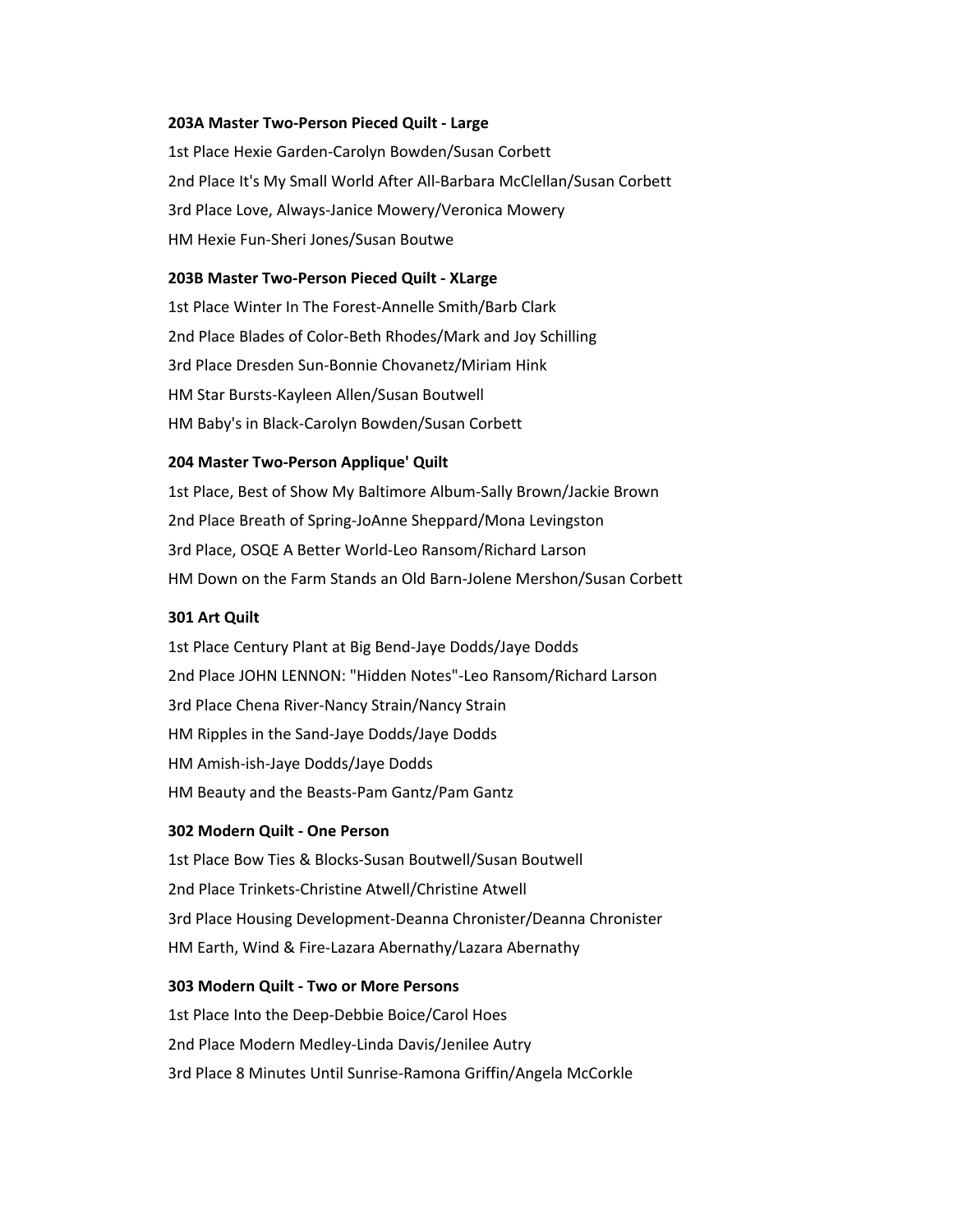# HM Striped Cat Life-Mary Beth McCormack/Susan Boutwell **304 Other/Mixed Techniques Quilt**

1st Place Sundress-Kathy Sibley/Mona Levingston 2nd Place Snowflake Kisses-Debra Ware/Sabine Thompson 3rd Place Symphony of Love-Ramona Griffin/Angela McCorkle HM Awash WIth Color-Rose Kauhane/Rose Kauhane HM My Splendid Sampler-Annelle Smith/Annelle Smith

## **305A Group Quilt-Applique'**

1st Place Bunnies In The Garden-Libby McDuffie/Sabine Thompson 2nd Place Seasonal Silhouettes-Mary Nelson/Thursday Quilters with Mary Lou Nelson 3rd Place Mom's Garden-Lynda McGee/Lynda McGee HM Friends, Coffee and Strings-Bonnie Chovanetz/Miriam Hink

## **305B Group Quilt-Pieced**

1st Place Churning Circles-Melba Drennan/Melba Drennan 2nd Place Counting Stars-Ramona Griffin/Angela McCorkle 3rd Place Autumn Glory-Sharon Ligon/Carol Hoes HM Trippers and Nine Patches-Melba Drennan/Melba Drennan

## **306 Kits, Panels or Block of the Month - One Person Quilt**

1st Place Christmas Memories-Judy Faulkner/Judy Faulkner 2nd Place Dear Jane Quilt-Ana Kempfer/Ana Kempfer 3rd Place Dream Big-Miriam Hink/Miriam Hink HM Bee Happy-Janie Merritt/Janie Merritt

#### **307A Kits, Panels or Block of the Month - Two or more Person Quilt - Large**

1st Place Spectrum-Evelyn Banks/Janie Merritt 2nd Place Double Blooms-Patricia Clancy/Darlene Ward 3rd Place Blocks & Strips-Janice Mowery/Veronica Mowery HM Let it Snow Again-Mary Ann Thompson/Susan Corbett HM Blended-Judy Rose/Sheri Mecom

## **307B Kits, Panels or Block of the Month - Two or more Person Quilt - XLarge** 1st Place Victorian Baskets-Davene Hutchins/Mona Levingston 2nd Place Libertyville-Linda McPherson/Sabine Thompson 3rd Place Betty's Quilt-Lory Garrett/Delores Talbott